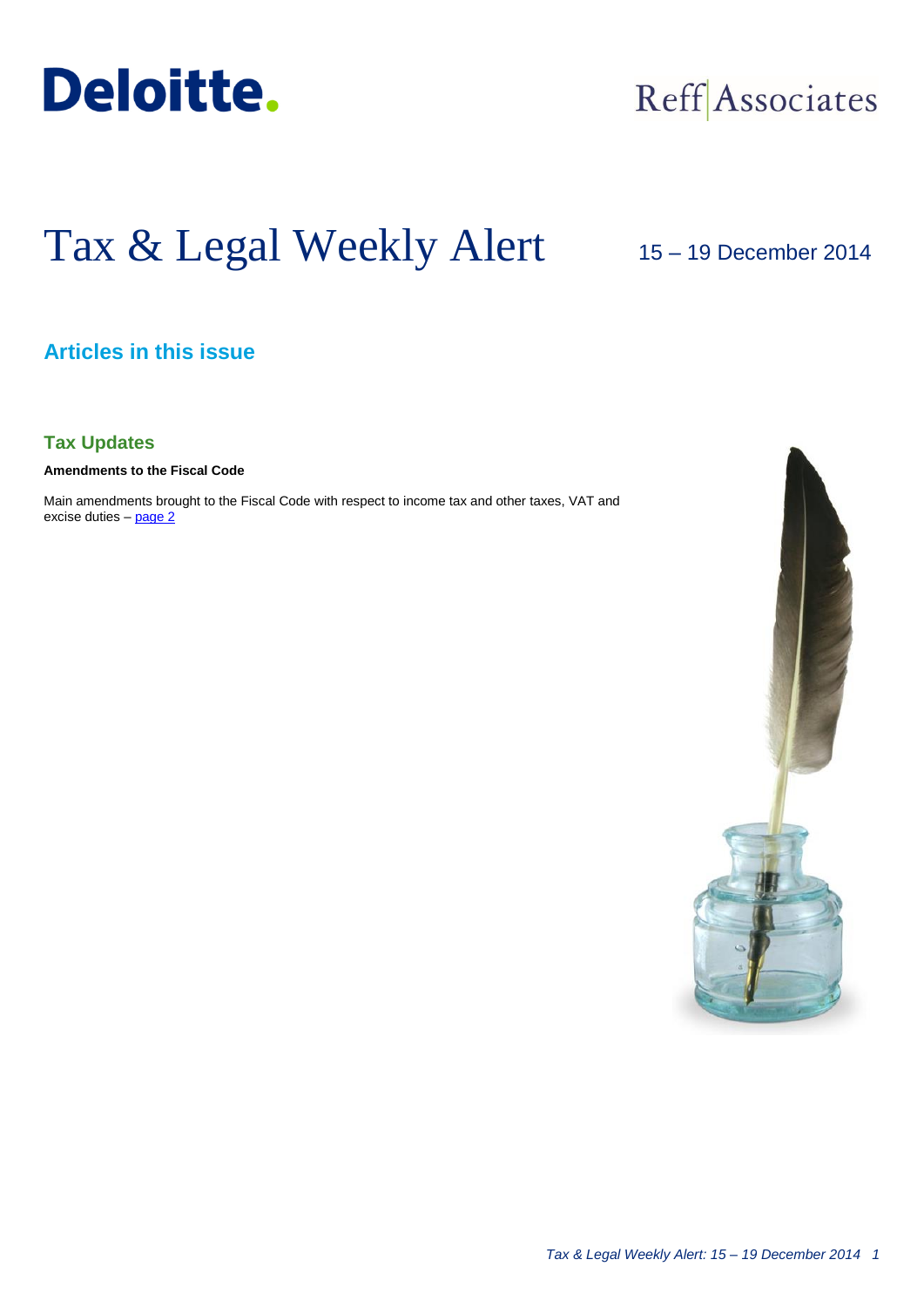### <span id="page-1-0"></span>**Amendments to the Fiscal Code**

We present you below the amendments brought to the Fiscal Code with respect to income tax and other taxes, VAT and excise duties.

Hereinafter are the most important changes brought by the Ordinance:

#### **VAT**

- The Ordinance introduces the definition of broadcasting and television services.
- New rules have been introduced regarding the special VAT regime for electronic telecommunications and broadcasting services:
	- a) The special VAT statement will be filled in using EUR.
	- b) If Romania is the registration country, from the amounts transferred to each Member State of consumption Romania will retain as revenue 30% in the period 2015- 2016, and 15% in the period 2017-2018.
- New amendments are brought regarding the cancellation of the VAT registration of a person. These provisions will take effect starting from February 1, 2015.
- A deadline was introduced for submitting the statement for the internal consumption level of electricity suppliers which have obtained the license for supply during the month of December. Also, it is mentioned that suppliers shall not issue invoices applying reverse charge if the beneficiary is not mentioned in the list of taxable persons fulfilling the conditions imposed by the law. The list is published by the tax authorities.

#### **Income tax and other taxes**

The act extends the deadline for applying the legislation in force for the taxation of oil and gas resources by one year – i.e. until 31 December 2015. The extended deadlines apply to the following taxes:

- Tax on additional income resulting from the deregulation of natural gas prices
- Tax on additional income resulting from exploiting natural resources, other than gas
- Tax on natural monopoly in the electricity and natural gas sector.

#### **Excise duties**

Starting with 1 January 2015 the level of excise duty will be expressed in RON per measurement unit using the RON level practiced in 2014.

Below you may find a list of the main excisable products and their levels starting with 1 January 2015:

In 2015 the amount of excise duty will practically remain unchanged compared with 2014 (except the excise duty for cigarettes), and will only be converted in RON at the exchange rate used in 2014 (RON 4,738).

Starting with 2016, the excise duties expressed in RON will be updated annually in line with the increase of consumer prices from the past 12 months, calculated in September of the year preceding the year in which it applies (for example in 2016 the reference from September 2015 will be used), officially communicated by the National Institute of Statistics by the 15th of October.

The above information was published in the Official Gazette no. 906 on December 12, 2014 Emergency Ordinance no. 80/2014 regarding amendments brought to the Fiscal Code as well as other acts.

#### **Please do not hesitate to contact us if any clarification is needed:**

#### **[Dan Badin](mailto:dbadin@deloittece.com)**

Tax & Legal Partner-in-Charge +40 21 207 53 92

#### **[Vlad Boeriu](mailto:vboeriu@deloittece.com)**

**Director** +40 21 207 53 41

| <b>Product name</b>                                         | <b>Excise (equivalent in EUR/M.U.) 2014</b> | Excise (equivalent in RON/M.U.) 2015 |
|-------------------------------------------------------------|---------------------------------------------|--------------------------------------|
| Leaded gasoline (ton)                                       | 637.91                                      | 3.022,43                             |
| Unleaded gasoline (ton)                                     | 557.91                                      | 2.643,39                             |
| Diesel fuel (ton)                                           | 473.85                                      | 2.245,11                             |
| Cigarettes (1,000 cigarettes)                               | 84.37                                       | from $1st$ of April 2015<br>399.75   |
|                                                             |                                             | 412.02                               |
| Cigars and cigarillos (1,000 pcs.)                          | 64                                          | 303.23                               |
| Smoking tobacco intended for cigarette rolls<br>(kg)        | 81                                          | 383.78                               |
| Green coffee (ton)                                          | 153                                         | 724.92                               |
| Roasted coffee, including coffees with<br>substitutes (ton) | 225                                         | 1.066,05                             |
| Soluble coffee (ton)                                        | 900                                         | 4.264,21                             |